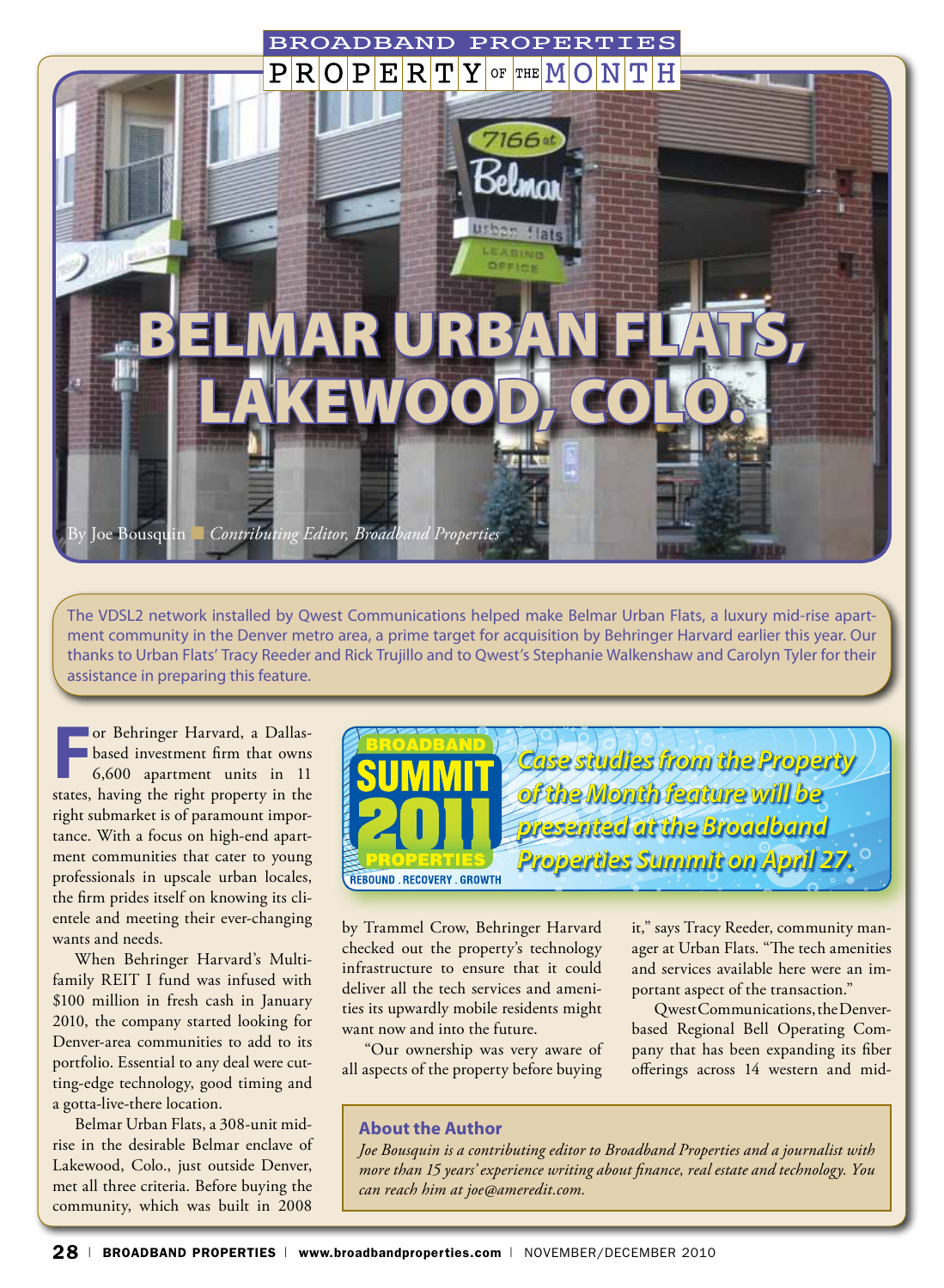#### **BROADBAND** PROPERTIES  $R[O]P[E]R]T$ Y OF THE  $M$ TH



western states, installed the fiber-tothe-node VDSL2 network that delivers up to 40 Mbps broadband speeds to residents. The network also supports an IP-enabled home monitoring and automation system that offers Urban Flats residents the option of checking security status, managing lights and other appliances and receiving alerts if a door or window is open.

The home monitoring system, called Qwest Connected Home, also integrates e-mail and voice mail, allowing users to access their messages remotely and to receive Internet news feeds, weather and other information on their home phones. "It's important for residents to have a good interaction and experience with their service even if they're not there," says Carolyn Tyler, Qwest's media relations manager. "We really see that as an increasingly important and growing area of telecommunications."

Because the property is located just 7 miles from Denver's Federal Center, the largest concentration of federal agencies outside Washington, D.C., the community's targeted residents are tech-savvy and typically look for digs in neighborhoods where they can both work and play. Urban Flats' location and high-tech backbone appeal to this group, making the community a good fit for Behringer Harvard's acquisition strategy.

"We believe this desirable community in the amenity-rich Belmar district will appeal to the high concentration of young, well-educated professionals that

Denver continues to attract," says Mark T. Alfieri, Behringer Harvard's chief operating officer, who oversaw the \$41 million deal.

To help attract young professionals to Belmar Urban Flats, Qwest leveraged its reselling partnerships with DIRECTV and Verizon Wireless. Through just one touch point, Urban Flats residents can subscribe to DIRECTV video services, including the NFL Sunday Ticket football package, or bundle Verizon Wireless phones into their accounts.

"Qwest's growth strategy is centered around partnering with best-of-breed companies," says Tyler. "We don't claim to be the market leader in video entertainment or even in wireless, but we do partner with fantastic companies who are, including DIRECTV and Verizon Wireless. The bottom line is that our

customers can enjoy the best of all three with the convenience of bundled billing through a single provider."

Offering these options has made a difference in the leasing office, where prospective residents routinely ask whether they will be tethered to a particular provider. With the built-in choice and multivendor aspects of Qwest's packages, as well as the availability of Comcast cable services in the buildings, Reeder can tell them they do have choices, and plenty of them.

"With the demographics in our area being what they are, our residents eat this stuff up," Reeder says. "A lot of them work from home, and typically they just want to know when they move in that they can get everything they want in terms of Internet or other connectivity. What we've got here allows them to do exactly that."

#### **Vital Stats**

The following information was provided by Urban Flats' Tracy Reeder.

*Property Description*: 7166 at Belmar Urban Flats is a 308-unit loft-style community in the Belmar district of Lakewood, Colo., that was constructed in 2008. Residents at this gated community enjoy a clubhouse with a state-of-the-art fitness center, a demonstration kitchen, a fully equipped business center and a cybercafe with complimentary coffee. Common-area amenities also include a resort-style swimming pool and spa and picnic areas with gas barbecues.

# **Property of the Month Highlights: Belmar Urban Flats**

- *Luxury mid-rise rental community targets young professionals in the Denver area.*
- *Qwest FTTN/VDSL2 network provides up to 40 Mbps Internet access, phone and home monitoring services. Qwest resells DIRECTV video services and Verizon Wireless phone services.*
- *Provider choice: Though Qwest has preferred status, Comcast cable is also available.*
- *The community's state-of-the-art network made it a prime acquisition target for a Dallas REIT.*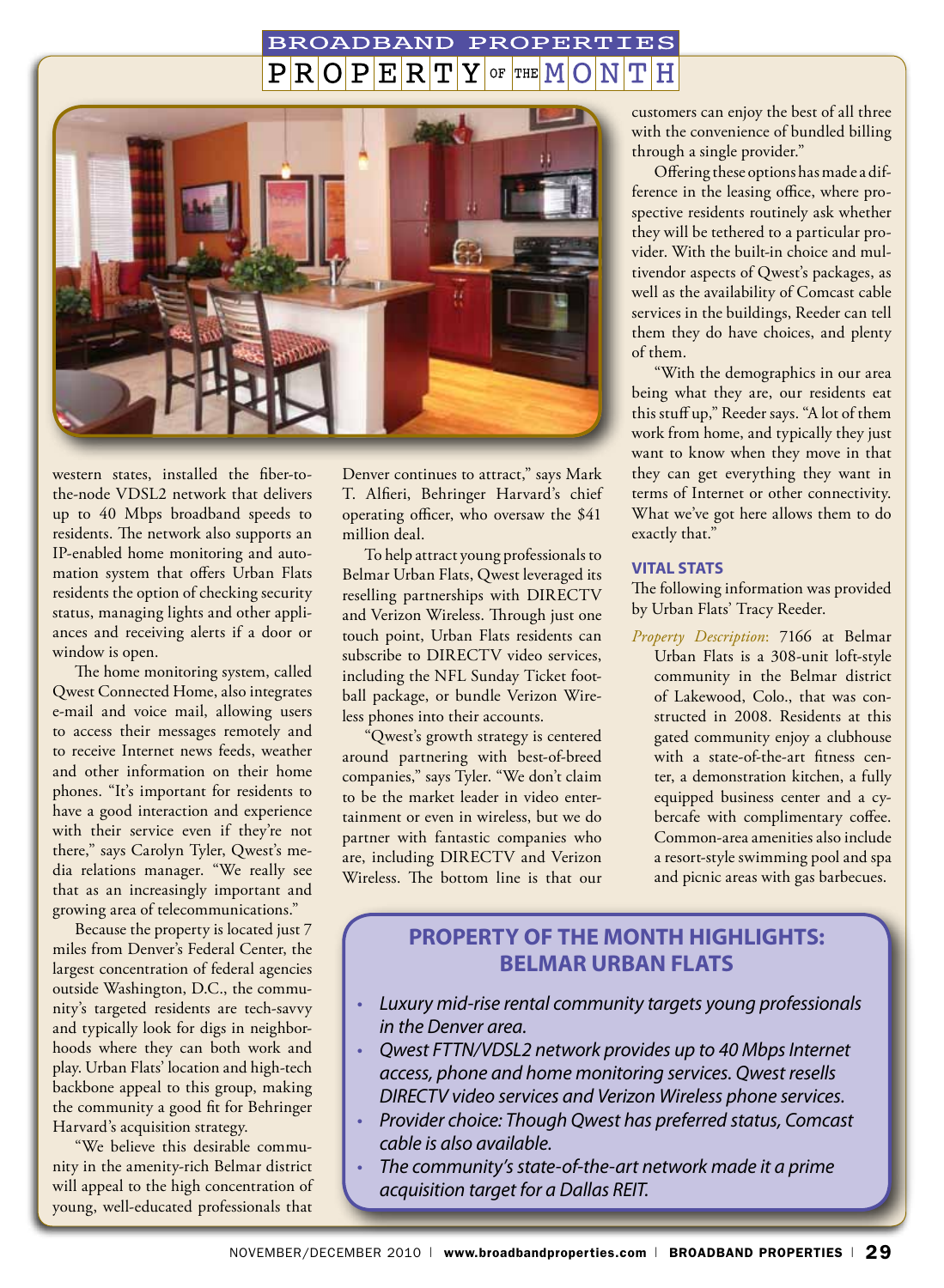### **BROADBAND PROPERTIES**  $R$   $Q$   $P$   $E$   $R$   $T$   $Y$  of the  $M$  $Q$ H



A termination block and switching panel is located in each closet.



An access panel is located in each unit. Inside a Suttle access panel

Within easy walking distance of Belmar, a master-planned redevelopment project that includes upscale retail stores, restaurants, theaters, offices and parks, Urban Flats offers more than 175 eclectic options for dining, shopping and entertainment. Residents also have convenient access to major traffic arteries and to a lightrail line now under construction.

## *Greenfield or retrofit?* Greenfield.

#### *Number of residential units:* 308

*High-rise/mid-rise/garden style:* Mid-rise. There are two buildings, each with four floors.

*Percent of units occupied:* 95 percent.



- *Time to deploy?* Qwest's network was completed with final construction, and deployed prior to residents' moving in.
- *Date services started being delivered:* Immediately upon opening in 2008.

#### **Technology**

The following information was provided by Qwest's Stephanie Walkenshaw and Carolyn Tyler.

#### *How does bandwidth get to the property?*

Qwest fiber is deployed to the nearest remote terminal, where it intersects a VDSL2 digital subscriber line access multiplexer (DSLAM) for conversion to electrical current. From there,

copper feeder and distribution loops are used for less than 3,000 feet. This network architecture, and the use of heavy-gauge cabling, allows Qwest to offer Internet speeds of up to 40 Mbps to individual customers.

*How are signals distributed within the property?* The copper loop is fed through risers to 12 telecommunications closets. Qwest has a termination block and switching panel in each closet that connects to the property-installed Cat 5 wiring leading to each unit. A distribution box is located within each unit. Coaxial feeds from the DIRECTV dishes installed on the roof also terminate in the closets after entering the main distribution frame (MDF) headend, also located on the property.

When a resident orders services from Qwest, a Qwest technician places a cross-connect patch from the main block to the resident's unit. Qwest also coordinates the activation of video services through its partnership with DIRECTV.

Coaxial and Cat 5 cabling run from the closets to individual units via lateral conduits in the walls, and each unit is supplied with an access panel to support all its service needs.

Inside the unit, coaxial wall plates feed DIRECTV set-top boxes, and the Cat 5 cable provides up to a 40 Mbps signal to an Actiontec Q1000 Wireless NVDSL Modem/Router.

- *Have you provided wireless signals within units?* Customers have access to both plug-and-play and wireless connectivity in their units through the Actiontec Q1000 Modem/Router.
- *How much square footage did you have to dedicate to the network inside the building?* We have two utility closets on each floor of each building, each approximately 3 by 4 feet in size.

In each closet we install a standard telecommunications cabinet of 66 blocks, depending on the space available. The cabinets are 12" x 12", 12" x 18" or 16" x 25", depending on how many home-run cables feed each floor.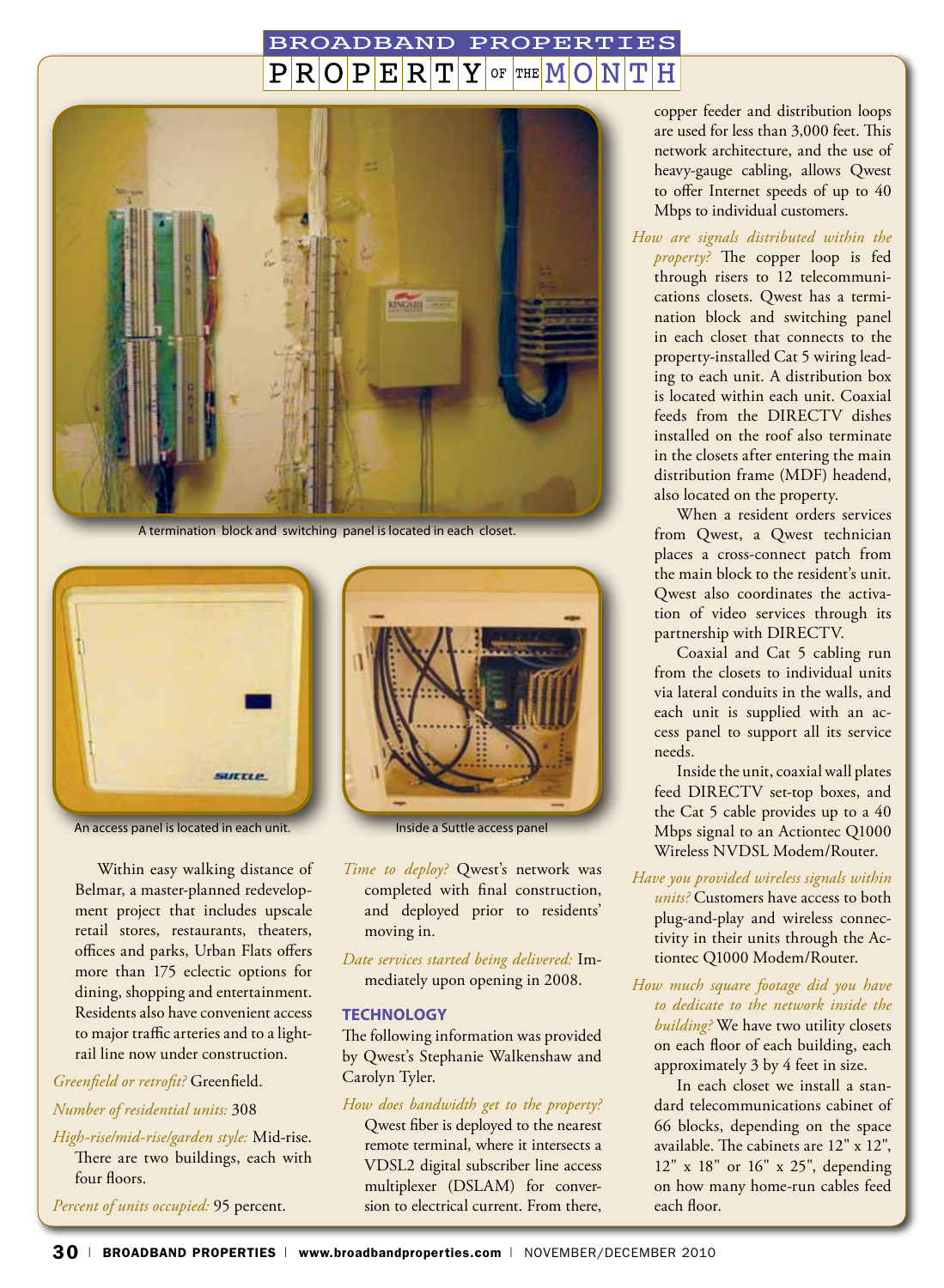#### **BROADBAND** PROPERTIES  $\bf Y$ OF THE  $M/O$  $PIR[O]P$  $E$ <sub>R<sup>T</sup></sub> N

#### *Could closets be shared with other utilities?*

The closets are shared by all service providers on the property.

#### **Services**

*Does the building have triple-play services?* The Qwest Triple Play consists of Qwest High-Speed Internet, Qwest Home Phone and a DIRECTV entertainment package.

Customers enjoy significant discounts if they bundle all their services, including Internet, DIRECTV, Verizon Wireless and a home phone package with long distance.

#### *Are there amenities beyond the triple play?*

Complimentary Wi-Fi and video services are provided in the common areas and clubhouse. Qwest also provides Internet service to the resident business center, which houses two dedicated workstations and an allin-one printer/fax/scanner/copier.

#### *Are other emerging IP services available?* With the Qwest Connected Home,

a Belmar resident can monitor and view his or her home remotely. Residents receive alerts from sensors if their windows or doors are opened, if the temperature changes, if motion is detected or if water is leaking.

*Do residents have a choice of service providers?* Although Qwest and DIRECTV are the preferred providers, residents can also receive services from Comcast.

#### *Who provides support? If residents have an issue or a technical challenge, whom do they call?* Customers contact the Qwest dedicated team of white-glove customer service representatives that support MDU properties.

#### **Business**

*Who owns the network? Does the property owner have "skin in the game"? Who paid for what?* All the internal wiring is owned by the property owner. Qwest Broadband Services Inc. installed the DIRECTV satellite dishes on the roof as well as all cabling to the phone closet. The network infrastructure beyond that is owned and operated by Qwest.



*Was there a door fee?* Qwest entered into a confidential marketing and services agreement with the property owner to act as the preferred provider of Internet, telephony and video services.

#### *Are services automatically included in the*

*rent*? No. Residents can pick and choose services and are billed separately for their individual package choices.

*Who handles billing and collection?* Resi-

### *What has the return been on this implementation, in dollars or otherwise?*

Tracy Reeder: Prospective tenants want to know whether they'll have a choice of providers when they move in, and they are usually hesitant to lease if they think they will be forced to take service from a single provider. With all the services available at Belmar Urban Flats, we've been able to let them know that they have choices, which is very reassuring to them.

*"I've never heard a complaint regarding the vendor-to-customer interaction with Qwest. In the property management business, that amounts to high praise!"*

dents sign up for service directly with Qwest, which handles all billing and collection activities.

*How are the services marketed and by whom?* Because Qwest is the preferred service provider at Belmar Urban Flats, its services are comarketed by the property staff and Qwest. Qwest has a dedicated sales representative for the property who assists with marketing products and services to new and existing residents. In addition, Qwest collateral is displayed in the clubhouse.

Also, Denver is definitely a sports town, and the DIRECTV's NFL Sunday Ticket seems to be a very desirable option for our residents.

#### **Onsite Experience/ Lessons Learned**

The following was provided by Tracy Reeder.

*What was the biggest challenge?* Here in Colorado, we have had some very snowy winters, which on rare occasions impacts satellite service. However, when that has happened, our